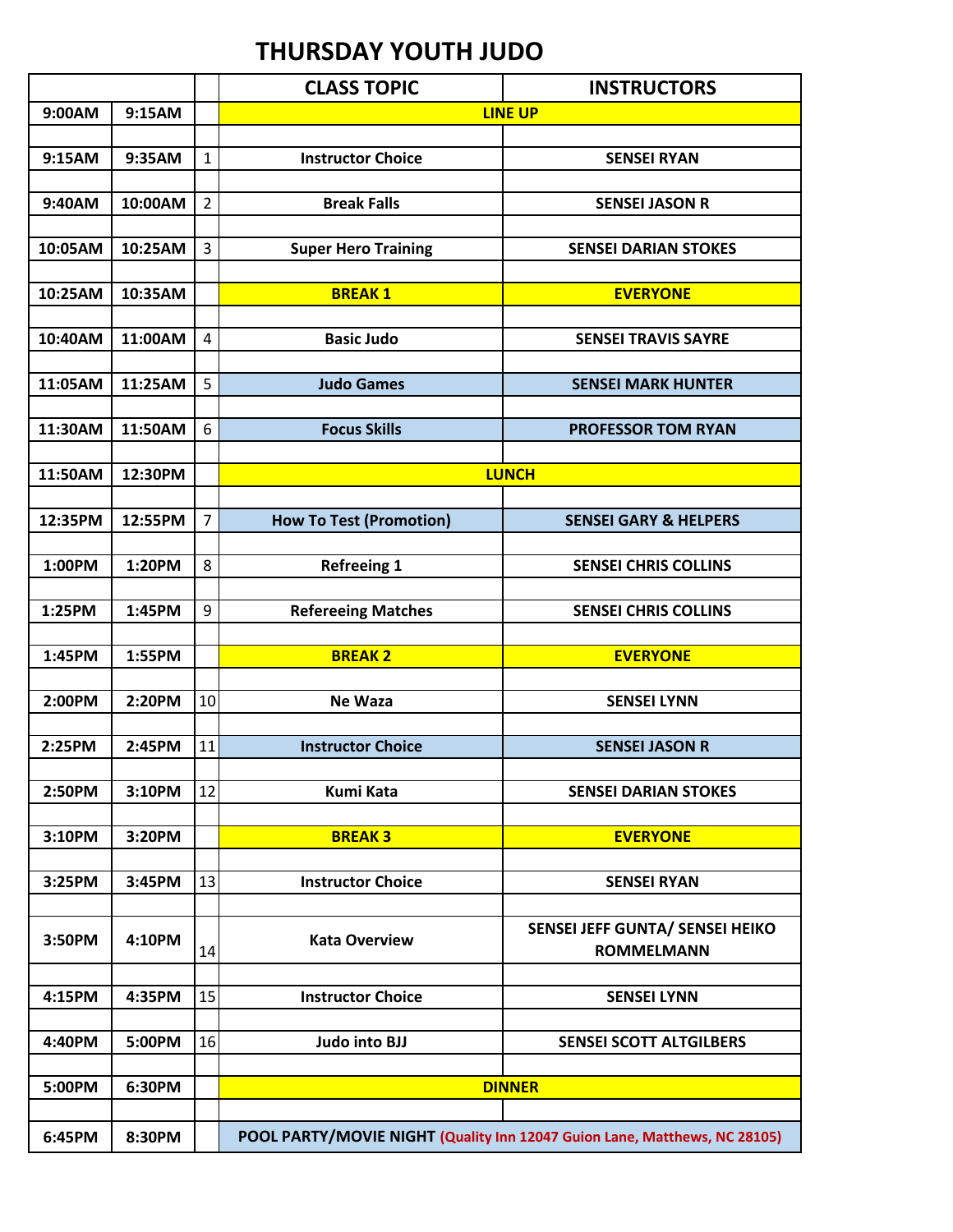## **FRIDAY YOUTH JUDO**

| <b>TIMES</b> |         |                | <b>CLASS TOPIC</b>             | <b>INSTRUCTORS</b>                   |
|--------------|---------|----------------|--------------------------------|--------------------------------------|
| 7:30AM       | 8:30AM  |                | <b>2K CHALLENGE</b>            |                                      |
|              |         |                |                                |                                      |
| 9:00AM       | 9:15AM  |                | <b>LINE UP</b>                 |                                      |
|              |         |                |                                |                                      |
| 9:15AM       | 9:35AM  | $\mathbf{1}$   | <b>Nage Waza</b>               | <b>SENSEI LYNN</b>                   |
|              |         |                |                                |                                      |
| 9:40AM       | 10:00AM | $\overline{2}$ | <b>Instructor Choice</b>       | <b>SENSEI MIKE SZREJTER</b>          |
|              |         |                |                                |                                      |
| 10:05AM      | 10:25AM | 3              | <b>Drills</b>                  | <b>SENSEI DARIAN STOKES</b>          |
|              |         |                |                                |                                      |
| 10:25AM      | 10:35AM |                | <b>BREAK1</b>                  | <b>EVERYONE</b>                      |
|              |         |                |                                |                                      |
| 10:40AM      | 11:00AM | 4              | <b>Judo Games</b>              | <b>SENSEI MARK HUNTER</b>            |
|              |         |                |                                |                                      |
| 11:05AM      | 11:25AM | 5              | <b>THE WALL</b>                | <b>SENSEI MARK HUNTER</b>            |
| 11:30AM      | 11:50AM | 6              | <b>Self - Defense for Kids</b> | <b>SENSEI TOM REIFF</b>              |
|              |         |                |                                |                                      |
| 11:50AM      | 12:30PM |                |                                | <b>LUNCH</b>                         |
|              |         |                |                                |                                      |
| 12:35PM      | 12:55PM | $\overline{7}$ | <b>Olympics Training</b>       | <b>SENSEI RYAN</b>                   |
|              |         |                |                                |                                      |
| 1:00PM       | 1:20PM  | 8              | <b>Kesa Gatame and Escapes</b> | <b>SENSEI JASON R</b>                |
|              |         |                |                                |                                      |
| 1:25PM       | 1:55PM  | 9              | Seoi-Nage                      | <b>PROFESSOR JEON</b>                |
|              |         |                |                                |                                      |
| 2:00PM       | 2:20PM  | 10             | <b>Refereeing 2</b>            | <b>SENSEI CHRIS COLLINS</b>          |
|              |         |                |                                |                                      |
| 2:25PM       | 2:45PM  | $11\,$         | <b>Instructor Choice</b>       | <b>SENSEI JASON R</b>                |
|              |         |                |                                |                                      |
| 2:50PM       | 3:10PM  | 12             | <b>Super Hero Theme</b>        | <b>SENSEI DARIAN STOKES</b>          |
|              |         |                |                                |                                      |
| 3:10PM       | 3:20PM  |                | <b>BREAK 2</b>                 | <b>EVERYONE</b>                      |
|              |         |                |                                |                                      |
| 3:25PM       | 3:45PM  | 13             | <b>Wrestling</b>               | <b>SENSEI COLE STANLEY</b>           |
|              |         |                |                                |                                      |
| 3:50PM       | 4:10PM  | 14             | <b>Tournament Training</b>     | <b>SENSEI DARIAN STOKES</b>          |
|              |         |                |                                |                                      |
| 4:15PM       | 4:35PM  | 15             | Randori                        | <b>SENSEI DARIAN STOKES</b>          |
|              |         |                |                                |                                      |
| 4:40PM       | 5:00PM  | 16             | <b>Super Hero</b>              | <b>SUPER HERO PREP</b>               |
| 5:00PM       | 6:30PM  |                |                                |                                      |
|              |         |                | <b>DINNER</b>                  |                                      |
| 6:45PM       | 8:30PM  |                |                                | NINJA CHALLENGE/SUPER HEROES - VENUE |
|              |         |                |                                |                                      |